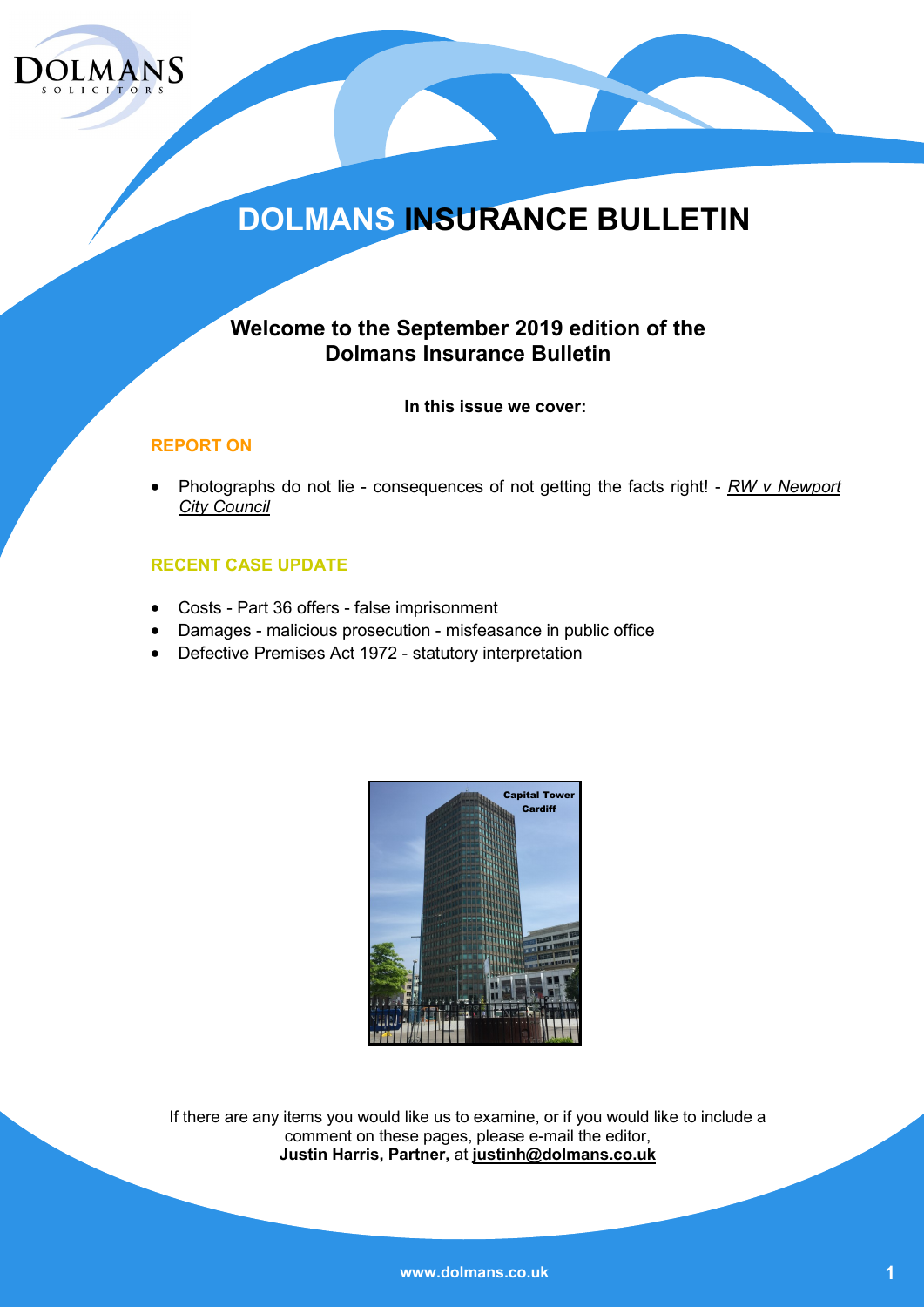

### **PHOTOGRAPHS DO NOT LIE - CONSEQUENCES OF NOT GETTING THE FACTS RIGHT!**

### *RW v Newport City Council*

This claim arose out of an alleged accident which occurred at St Woolos Cemetery, Newport, on 17 July 2015.



#### **Background**

The Claimant alleged that as she was leaving the cemetery, having visited her mother's grave, she sought to negotiate her way between two gravestones. In doing so, she placed her hand on one of the gravestones, causing it to give way, which, in turn, caused her to fall and sustain personal injuries.

Allegations were made pursuant to section 2 of the Occupiers' Liability Act 1957, together in negligence and/or nuisance. In particular, it was alleged that the Defendant local authority had failed to inspect the cemetery with sufficient regularity, or at all, or, in doing so, failed to carry out sufficiently thorough inspections, and, as such, failed to identify and remove the defective gravestone.

Whilst no admissions were made in relation to the alleged breach of duty, the local authority would have been in some difficulty in defending this aspect of the claim, since it did not have in place a proactive system of inspection at the relevant time, despite there being in existence practical advice published by the Ministry of Justice on managing the safety of burial grounds, which recommended that risk assessments and inspections be undertaken of memorials. Whilst the local authority sought to rely upon a reactive system of inspection (whereby inspections would be undertaken in receipt of a report or complaint), in reality it had no evidence of such a system in place. Further, the Cemetery Superintendent in post at the relevant time was no longer employed by the time the claim was issued, and, therefore, the local authority had limited evidence upon which it could rely to establish that it had taken reasonable steps to ensure the reasonable safety of visitors.

Further, the Claimant valued the claim at £100,000 (she was 78 years of age at the time of the alleged accident and had suffered a significant and life changing ankle injury), therefore, it was not an insignificant claim in terms of quantum.

Given the likelihood of a finding that the local authority had been in breach of its duty, any prospects of successfully defending the claim were likely to lie in undermining the Claimant's evidence as to the cause of her alleged accident.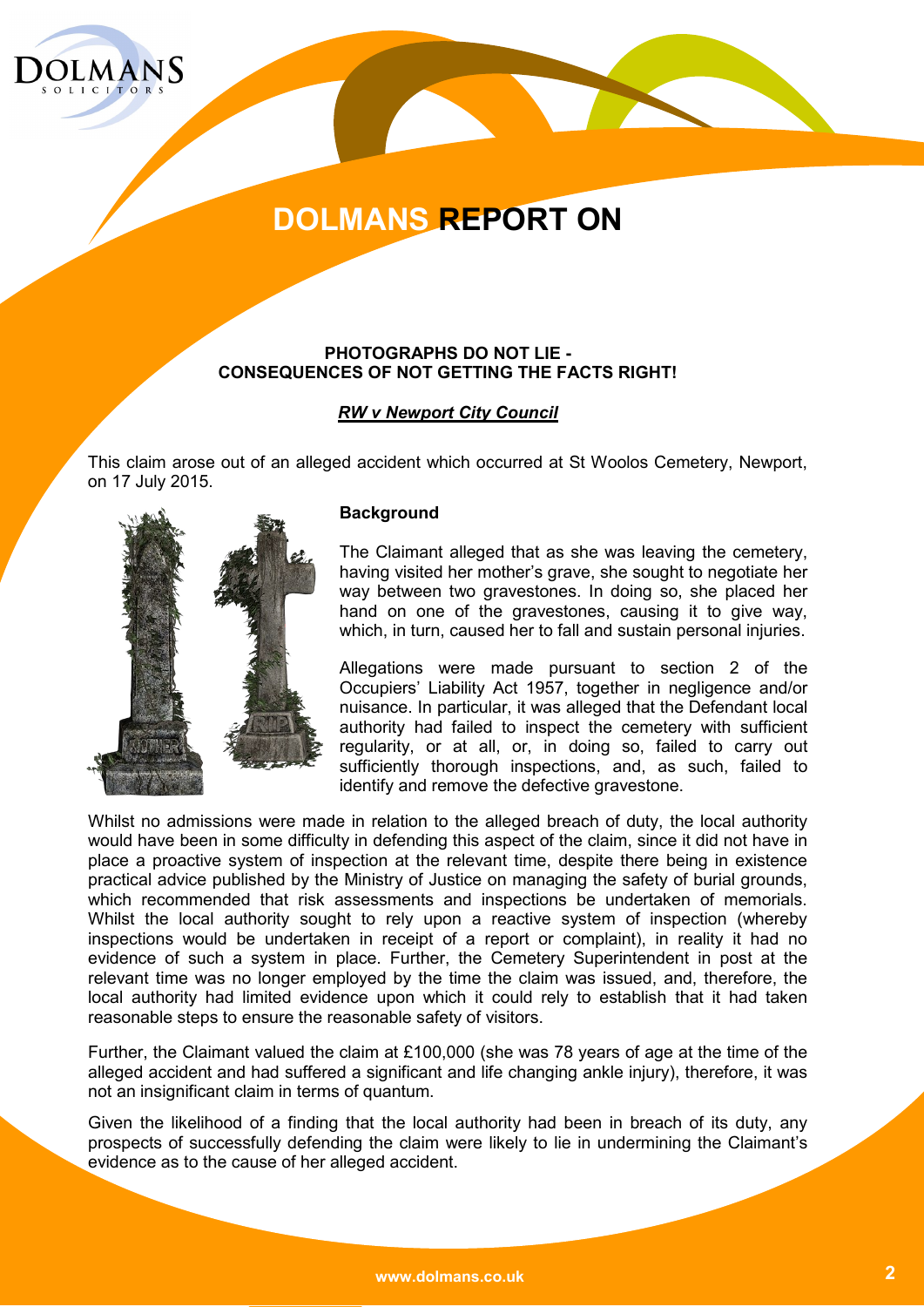

#### **Investigations**

The Particulars of Claim were rather vague as to the precise circumstances and cause of the alleged accident, merely stating that "*the gravestone gave way*". In particular, this description offered no specific information as to which part of the gravestone the Claimant had placed her hand and what was said to be defective and/or dangerous.

However, in pre-action correspondence, the Claimant's Solicitors had made a somewhat passing reference to the Claimant having placed her hand on a "*turret*" on a gravestone, which suggested that it was the giving way of this turret which had caused her to fall.



Given the photographs adduced showed no obvious evidence of there having been turrets on any corner of the gravestone, and given the absence of any reference to a turret in the Particulars of Claim, we served a detailed Part 18 Request for Further Information at the outset of proceedings, requiring the Claimant to effectively 'pin her colours to the mast' on this issue.

In her Replies, the Claimant confirmed she had, indeed, placed her hand on a "*turret*" and it was the giving way of this turret which caused her to fall. She even annotated the position and shape of the triangular turret on a photograph.

The local authority's position was that the gravestone in question never had turrets and we argued that the close up photographs of the corner in question showed no evidence of any mortar to suggest that a turret was at some stage affixed there.

Notwithstanding this, given the potential value of the claim and the weaknesses of the Defence overall, we considered it prudent to try and contact the family who owned the gravestone in the hope they would confirm that there had never been turrets on the gravestone so as to further support the Defence.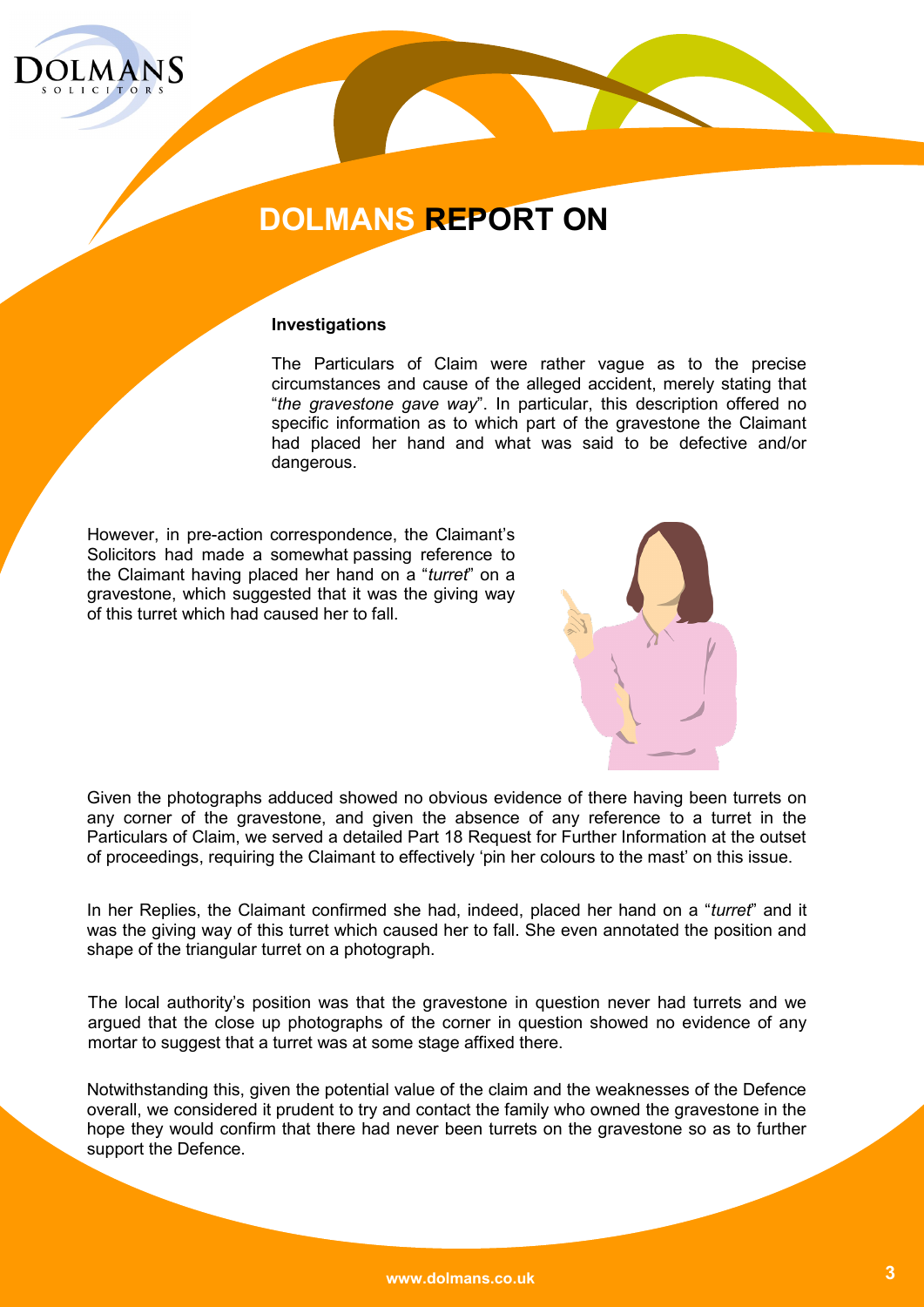



Contact was made with the family to ascertain whether they would be able to provide such evidence.

Whilst reluctant to become involved in the litigation at first, following some gentle persuasion on our part, one of the relatives eventually agreed to provide a Statement in support of the Defence and to also travel all the way from West Yorkshire to give evidence at the listed 2 day hearing in Cardiff! However, the 'golden bullet', so to speak, were the photographs the family managed to retrieve, one of which was taken during the 1930s (as shown) shortly after the gravestone was installed, and through the decades to 2016, none of which showed any sign of a turret. This confirmed that there had never been turrets on the gravestone in support of the local authority's position.

This suggested that, at best, the Claimant had been wholly mistaken as to what had caused her to lose balance.

Shortly after exchange of witness evidence, the Claimant discontinued her claim.

Whilst we explored with our client the prospects of a finding of fundamental dishonesty against the Claimant, it was decided not to take further action as there was little doubt, given the contemporaneous medical records and evidence from independent witnesses, that she had fallen in the area on 17 July 2015 and had sustained a serious injury to her ankle. It was considered that it was more likely than not that the Claimant was purely mistaken and/or confused as to what precisely she had placed her hand on, and, for whatever reason (possibly due to nearby gravestones having damaged/loose turrets at the corners), had convinced herself it was a turret and was genuinely mistaken as to this, as opposed to trying to bring a dishonest claim.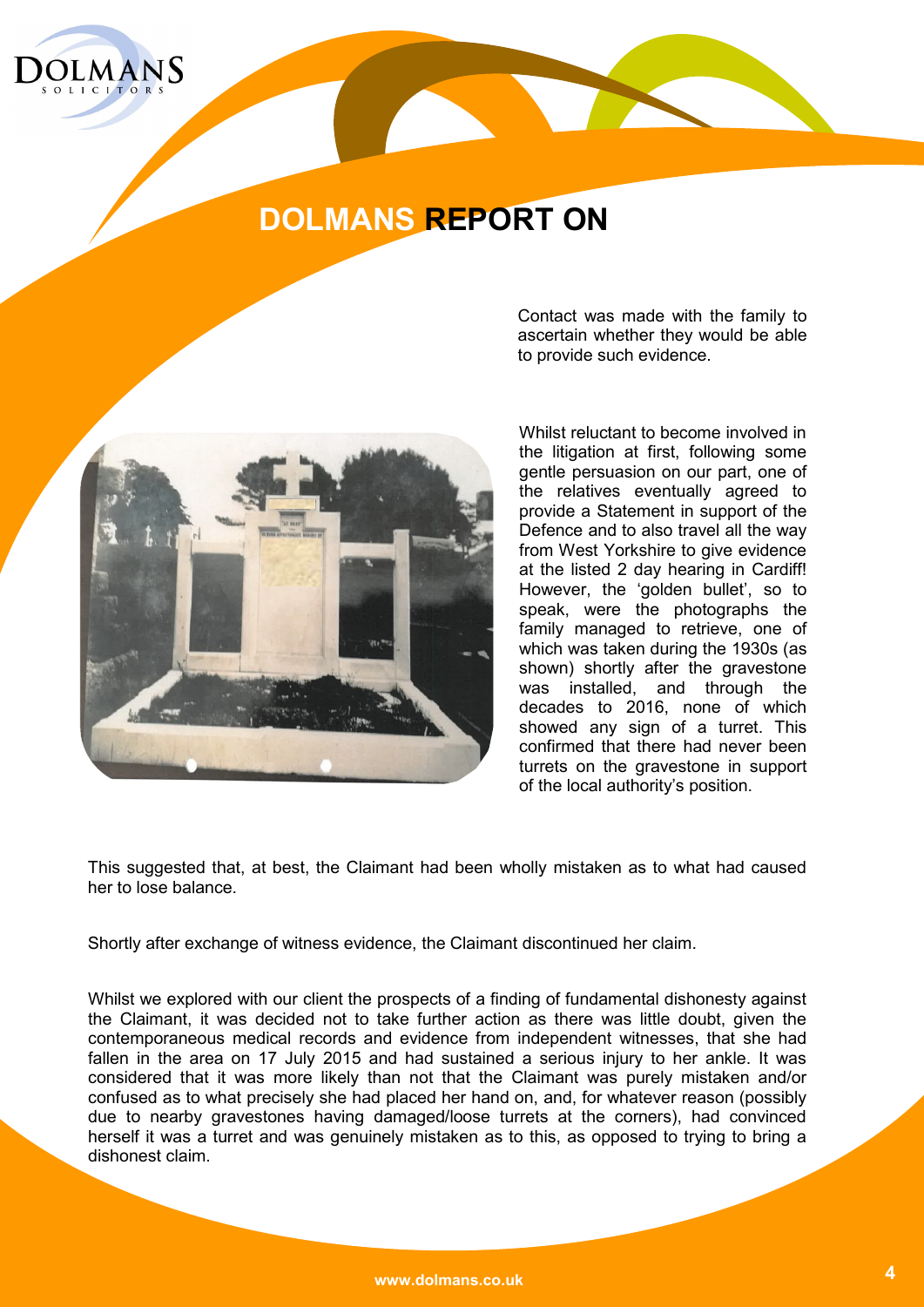

### **Comment**

Whilst a Claimant is not required to offer an explanation as to the reason why they discontinue a claim, given the timing of the discontinuance, one can only assume that the Witness Statement adducing the photographic evidence was a significant factor in this decision. A well drafted Part 18 Request can be a valuable tool in getting to the crux of a Claimant's claim, especially when the Particulars of Claim are vague as to the cause and circumstances of the alleged accident, and evidentially important if you find a witness with a comprehensive gallery of photographs!



**Teleri Evans Associate Dolmans Solicitors** 

For further information regarding this article, please contact **Teleri Evans** at **telerie@dolmans.co.uk** or visit our website at **www.dolmans.co.uk**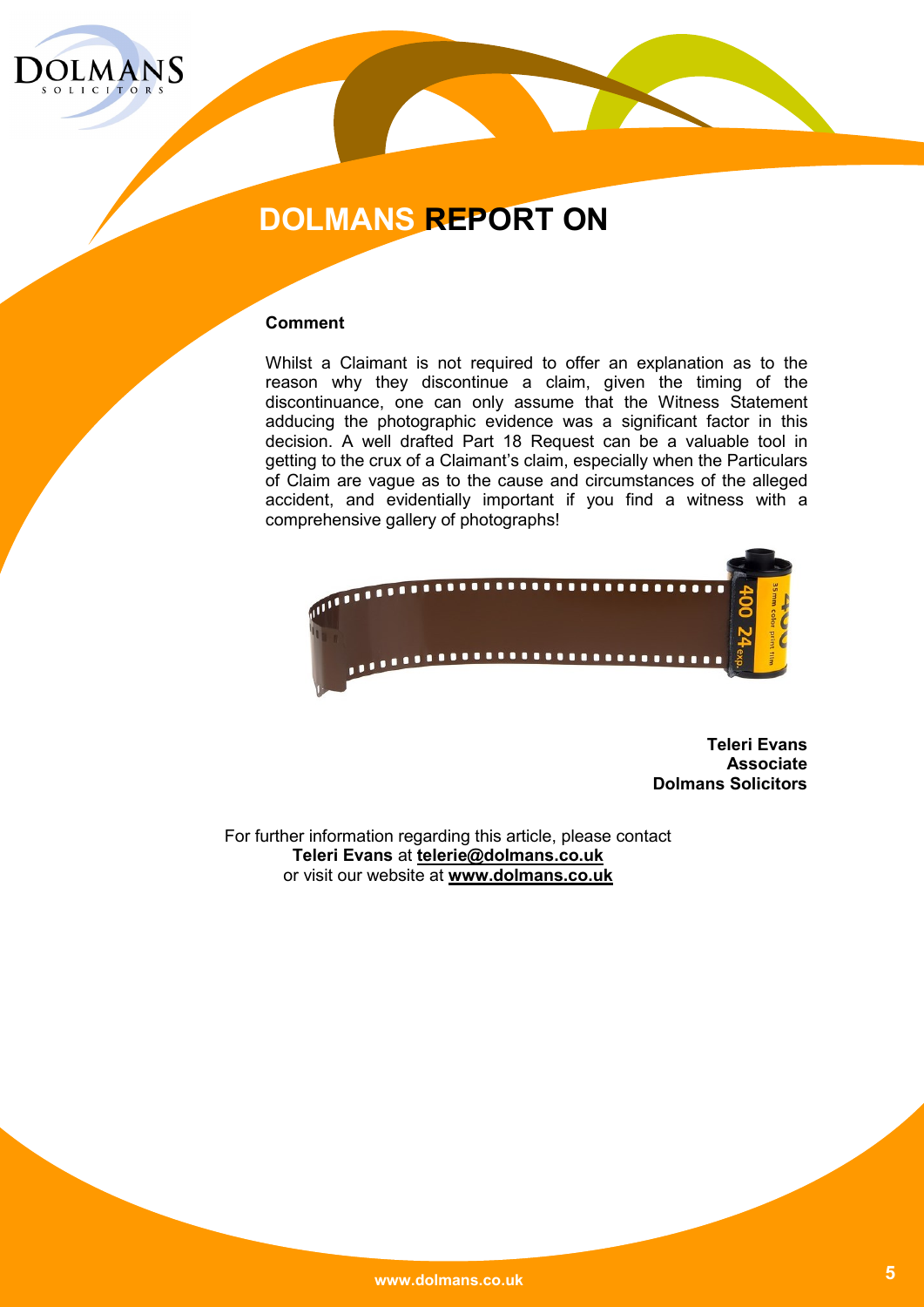

**Costs - Part 36 Offers - False Imprisonment**

*MR v Commissioner of Police of the Metropolis [2019] EWHC 1970 (QB)*

The Appellant was arrested on suspicion of having committed an offence of harassment, but released without charge. He issued a claim against the Respondent Police Commissioner.

In May 2011, the Commissioner made a Part 36 Offer to settle the claim in the sum of £4,000 and to provide a letter of apology. The Appellant rejected the offer.



In September 2012, the Appellant made a Part 36 Offer to settle for £5,000 on the condition that the Commissioner admit liability for the matters alleged in the claim.

In May 2013, the Appellant made a further Part 36 Offer to settle for £5,000 on the condition that the Commissioner admit unlawful arrest and ensure that all records of his arrest and of the harassment warning be removed from police records and that his DNA, fingerprints and custody photographs be deleted. The Commissioner rejected the offer.

On 20 July 2017, the Appellant made another Part 36 Offer that the matter be settled for nil damages with an admission of liability, plus reasonable costs. The Respondent invited the Appellant to attend a without prejudice discussion. The Appellant did not reply.

At Trial, the Judge found that the arresting officer's suspicion that the Appellant had committed an offence was objectively reasonable. However, she found that the Appellant had voluntarily attended the police station and it had not been reasonable to arrest him. The claim for assault was made out in relation to the fingerprinting and the taking of a mouth swab for DNA. The Appellant was awarded £2,750, but the Judge made no order as to costs.

The Appellant appealed the Order in relation to costs, submitting that he had achieved a Judgment "*at least as advantageous*" as the proposals in his Part 36 Offer of 20 July 2017 and he was, therefore, entitled to his costs.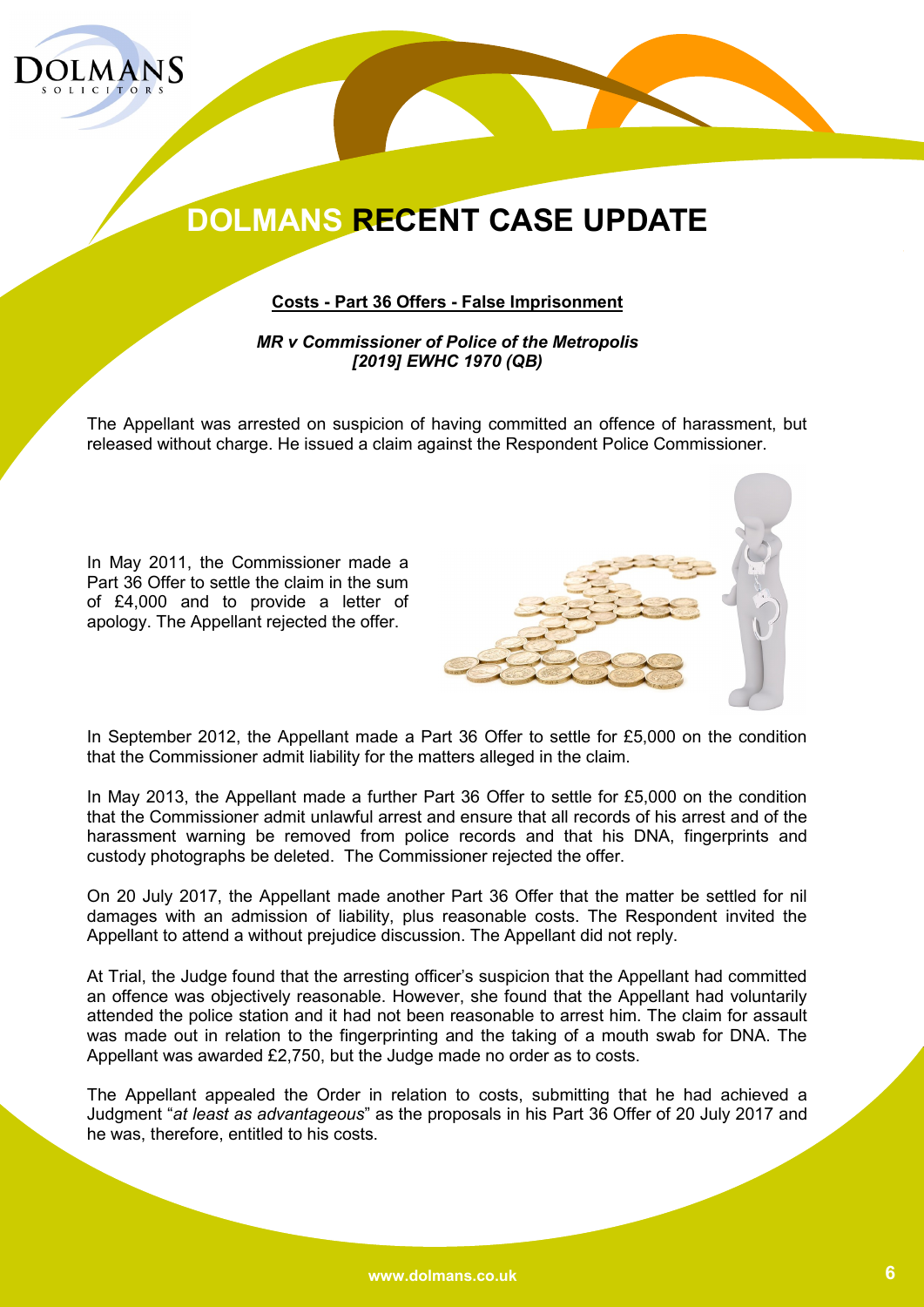

The issue for the Court to determine was whether the Appellant's Part 36 Offer was a genuine Part 36 Offer.

It was held:

- As a matter of principle, the implications of costs should never overwhelm the issue at the centre of the litigation. The Appellant wanted to "clear his name" and to achieve that aim he had to pursue the litigation to Trial. There was no realistic prospect that he would ever obtain the admission he wanted from the Commissioner by pre-trial negotiation and settlement.
- The Judge had found that the arrest was unlawful, albeit on limited grounds. The Appellant had been vindicated and the Judge had described him as the "successful party". In addition, he had been awarded financial compensation (albeit this was limited and below the level of the Part 36 Offer).
- The fact that the Appellant had given up all claim to a financial remedy was a significant concession indicative of a genuine Part 36 Offer. That offer did engage the provisions of CPR r.36.17 and, accordingly, meant that the Appellant was entitled to his costs from the expiry of the relevant period. It would be unjust not to apply r.36.17.

The Appellant, therefore, succeeded in his appeal and was entitled to costs on the indemnity basis for the period after the expiry of his July 2017 Part 36 Offer (those costs incurred after 14 August 2017), together with the other entitlements set out in r.36.17(4) from that date, to be assessed if not agreed.

#### **Damages - Malicious Prosecution - Misfeasance in Public Office**

#### *Rees & Others v Commissioner of Police of the Metropolis [2019] EWHC 2120 (Admin)*



The Claimants had been charged with murder in April 2008 and held in custody until March 2010 following an investigation into an alleged contract killing in 1987. The prosecution case was based largely on the evidence of a witness, E, who implicated the Claimants and claimed to have been present at the murder scene shortly after the fatal attack. E suffered from a personality disorder and had a criminal record. Proceedings against the Claimants were discontinued in March 2011 without a Trial. The senior investigating officer was found to have prompted E's implication of the Claimants and to have perverted the course of justice.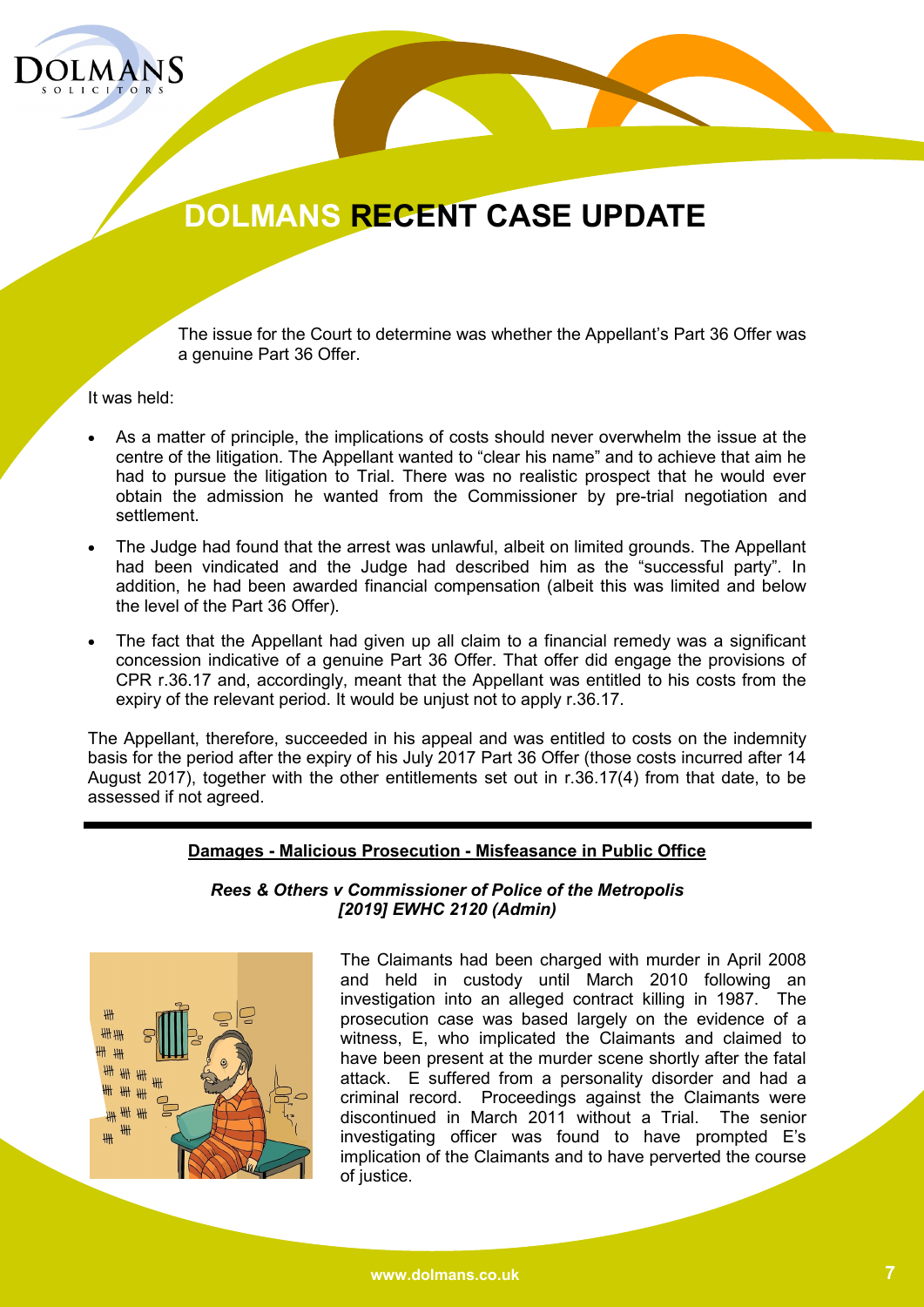

The Judge assessed damages following the Court of Appeal's finding that the Claimants were entitled to damages for malicious prosecution and the officer's misfeasance in public office. The Claimants sought damages for mental distress, humiliation and anxiety, a separate award for loss of liberty, aggravated and exemplary damages.

The Judge confirmed that the starting point was the guidelines laid down in *Thompson v Commissioner of Police of the Metropolis [1998]*. The total figure for damages should not exceed what the Court considered to be fair compensation for the injury which the Claimants had in fact suffered. The Claimants all had criminal records, albeit not for murder.

A basic award of £27,000 each was awarded for distress, humiliation and anxiety caused by the malicious prosecution. Two of the Claimants were each awarded £60,000 for the loss of liberty of 682 days. The third Claimant was already in custody in relation to an unconnected conviction and the only relevant loss of liberty was 9 days for which he was awarded £9,000. The Judge was satisfied that aggravated damages were merited. The awards for aggravated damages were reduced to reflect the Claimants' antecedent history, each being awarded £18,000. An award of exemplary damages was also required to highlight and condemn the egregious and shameful behaviour of a senior and experienced police officer. Exemplary damages of £50,000 each were awarded. Accordingly, the total awards were £155,000 each to two of the Claimants and £104,000 to the third.

### **Defective Premises Act 1972 - Statutory Interpretation**

### *Lessees & Management Co of Herons Court v (1) Heronslea Ltd (2) TNV Construction Ltd (3) National House-Building Council (4) NHBC Building Control Services Ltd [2019] EWCA Civ 1423*

This appeal decision dealt with the issue of whether approved inspectors owe a duty under s.1 (1) of the Defective Premises Act 1972 (the DPA 1972) in the exercise of their statutory functions to ensure compliance with building regulations.

The Appellants were lessees of flats at Herons Court. They issued a claim for damages for the alleged defective construction of their flats, asserting that the flats were not compliant with the Building Regulations and, therefore, the Respondent (who was D4 in the action and an approved inspector for the purposes of the Building Act 1984) had breached its duty to the Appellants under s.1(1) of the DPA 1972.



This provision provides:

*"A person taking on work for, or in connection with, the provision of a dwelling (whether the dwelling is provided by the erection, or by the conversion, or enlargement, of a building) owes a duty … to see that the work which he takes on is done in a workmanlike or, as the case may be, professional manner, with proper materials and so that as regards that work the dwelling will be fit for habitation when completed."*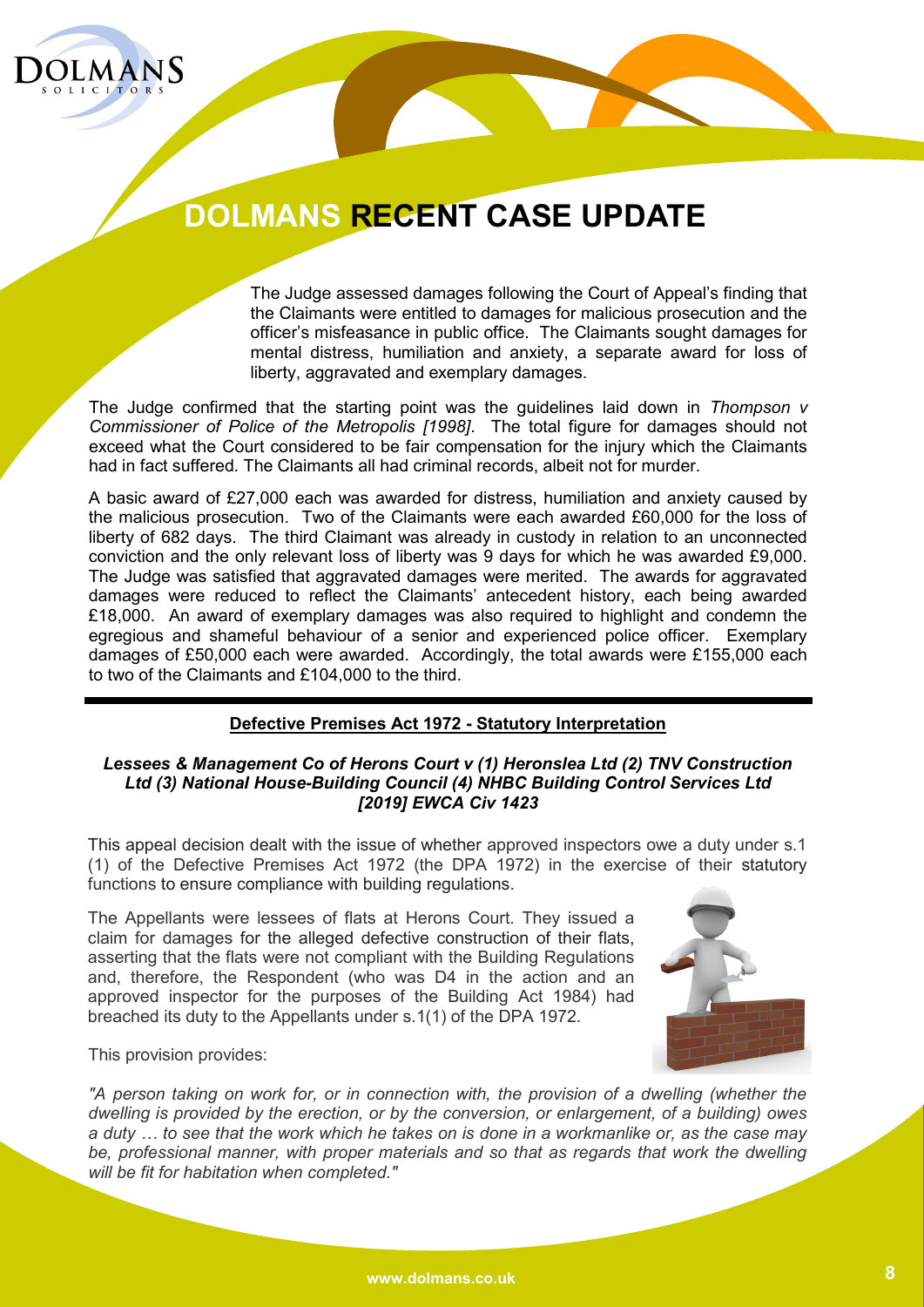

The Respondent applied to strike out the claim on the ground that approved inspectors did not owe a duty in law under this section, submitting that:

- (1) The natural meaning of *"work for, or in connection with, the provision of a dwelling"* is work whose purpose it is to 'provide', ie – bring into physical existence, a dwelling.
- (2) The duty in s.1(1) is directed towards parties, such as builders, architects and engineers, involved in the physical creation of the dwellings, by construction or design and planning.
- (3) The function of building control process is to ensure compliance with the building regulations, not to provide the dwellings.

In the High Court, Waksman J agreed with the Respondent and held that s.1(1) did not apply to building control inspectors. He relied on the House of Lord's decision in *[Murphy v Brentwood](https://www.casemine.com/judgement/uk/5a8ff8cb60d03e7f57ecd7db)  [District Council](https://www.casemine.com/judgement/uk/5a8ff8cb60d03e7f57ecd7db)*, which held that local authorities do not owe a duty of care in relation to the passing of plans for a house with defective foundations. Accordingly, the claim against the Respondent was struck out.

The Appellants appealed the decision, asserting that on its natural and ordinary meaning, s.1 (1) did extend to approved inspectors because the words "*in connection with*" were words of the widest import and denoted any link at all.

The Court of Appeal dismissed the appeal. It agreed with Waksman J's decision and found that words included that the duty related to how "*the work which he takes on is done*" and that it was done "*with proper materials*". The focus was, therefore, very much on the doing of work and the work also had to relate to the "*provision of a dwelling*". That suggested the bringing of that dwelling into physical existence. The emphasis was, therefore, on those who did work which positively contributed to the creation of the dwelling, not only those who physically created it, but potentially also architects and engineers. Approved inspectors had *"no statutory power to influence the design or construction of a building in any way, save to stipulate that it must comply with the law"* and *"the AI is not engaged in the positive role of the provision or creation of the relevant building …".* The Judge was correct to conclude that an approved inspector performing statutory function did not fall within s1(1) on its natural and ordinary meaning.

Accordingly, the appeal was dismissed.



For further information on any of the above cases, please contact:

**Amanda Evans** at **amandae@dolmans.co.uk** or **Judith Blades** at **judithb@dolmans.co.uk** or **Teleri Evans** at **telerie@dolmans.co.uk**